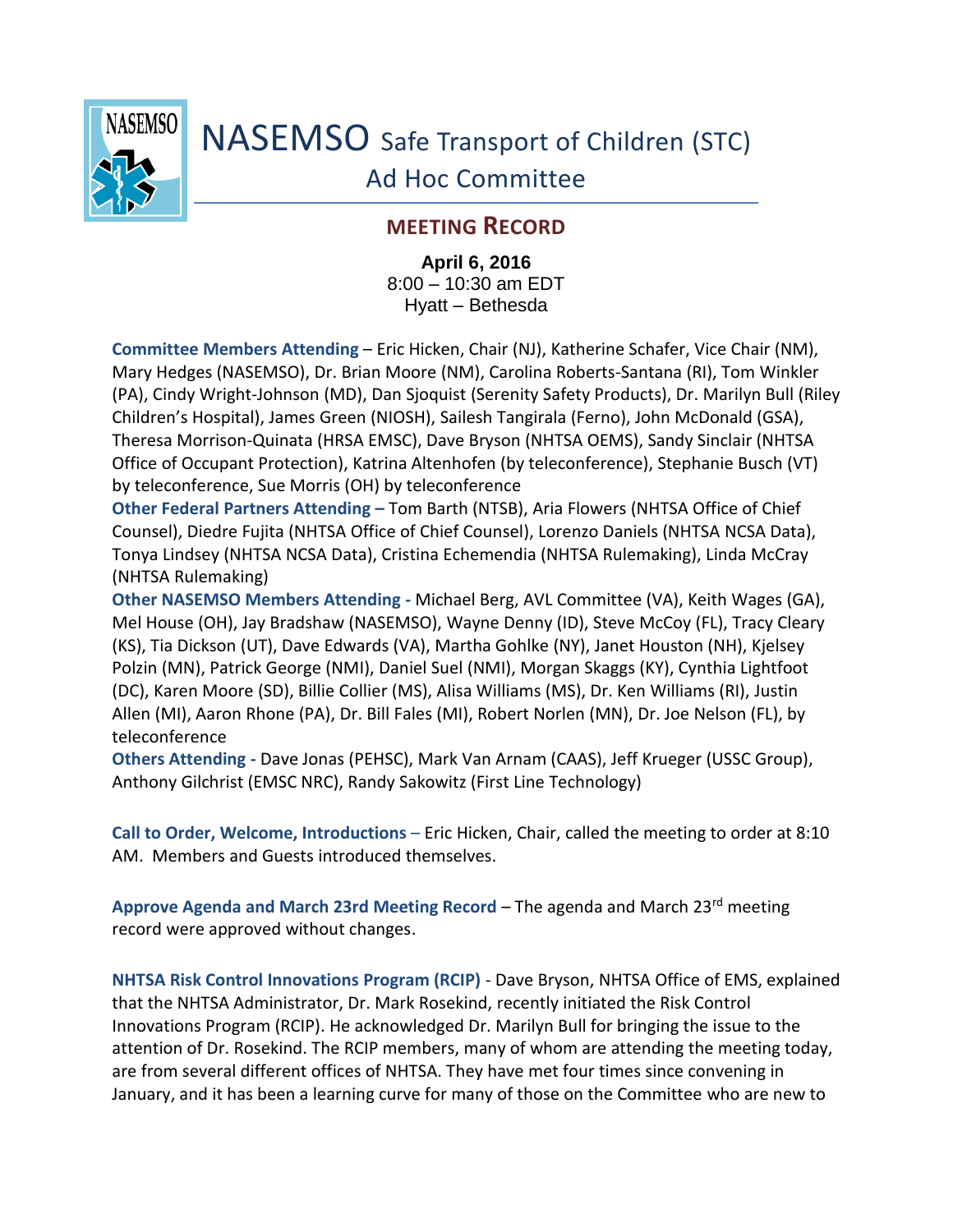EMS. They are examining how to provide evidence-based information in order to revise NHTSA's 2012 *Best Practices for Safely Transporting Children in Ambulances*. By summer they intend to have a strategic plan to submit to Dr. Rosekind.

## **SPECIAL PRESENTATIONS**

**Ambulance Safety for Children: A Perspective and a Goal** - Dr. Marilyn Bull is a neurodevelopmental pediatrician whose passion has been child passenger safety. She runs the Center for Safe Transportation of Children with Special Needs at Indiana University. She first presented a paper in 2001 on the issue of child passenger safety in ambulances at the proceedings of the Association for Advancement of Automotive Medicine. She was involved in the development of the *2012 NHTSA Best Practices for Safely Transporting Children in Ambulances* document on Child Passenger Safety. Dr. Bull provided an overview of some of the efforts to date and what remains to be done to improve safety for children being transported. Her presentation is available at <https://www.nasemso.org/Committees/STC/Resources.asp>

**Safely Transporting Kids: What We Know & Don't Know** – Dan Sjoquist, Serenity Safety Products, is chair of the Ambulance Manufacturers Division (AMD) Seating and Restraints Committee. He acknowledged that without Jim Green's program at NIOSH, they would not have had the science to develop the standards they have recently created. According to NHTSA data (1992-2011) there is an average of 4500 ambulance crashes annually. NHTSA's Federal Motor Vehicle Safety Standards (FMVSS) # 213 is the basis for most everything they have done. Ambulances have basically been exempt from most FMVS Standards, which exempt vehicles over 10,000 pounds from many of the standards. He explained crash test pulse is the amount of energy contained in the moment. The pulse of the ambulance is much greater than passenger cars upon which child safety seat standards are based. The Society of Automotive Engineers (SAE) is the agency that houses the standards. SAE J2917 is based on the higher pulse of the ambulance. AMD has partnerships with crash testing facilities. SAE J3027 *Litter Integrity, Retention & Restraint* addresses the issue of child passenger safety on the ambulance cot. He noted that the new standard does not require the purchase of the \$30,000 cot produced by Ferno. SJ3026 *Seat and Occupant Restraint* is a new standard which addresses seating in the ambulance, including the squad benches. Head Injury Criteria (HIC) Score is addressed. SAE J2917 *Frontal Impact, Forward and Rear Facing Seating* is another new standard for ambulance seating which addresses full frontal impact crashes. Dan stated that the new SAE ambulance crash test standards can be used for pediatric considerations. The biggest issue is that the car seat manufacturers are testing their equipment to FMVSS 213, which is based on passenger cars. While this is good for cars, we do not know if this is good enough for ambulances. Because the number of children being transported by ambulance is small relative to the number of all transports, it does not get the attention it deserves. Dan answered questions. His presentation is available at<https://www.nasemso.org/Committees/STC/Resources.asp>

**Safely Transporting Kids: The Journey Ahead** - James Green, an engineer from NIOSH who has been extensively involved with ambulance crash testing, said they have created a new test method to test the cot, the occupant seating, equipment mounting, cabinet containment, and the ambulance body structure itself. The goal is to move the test method into the GSA